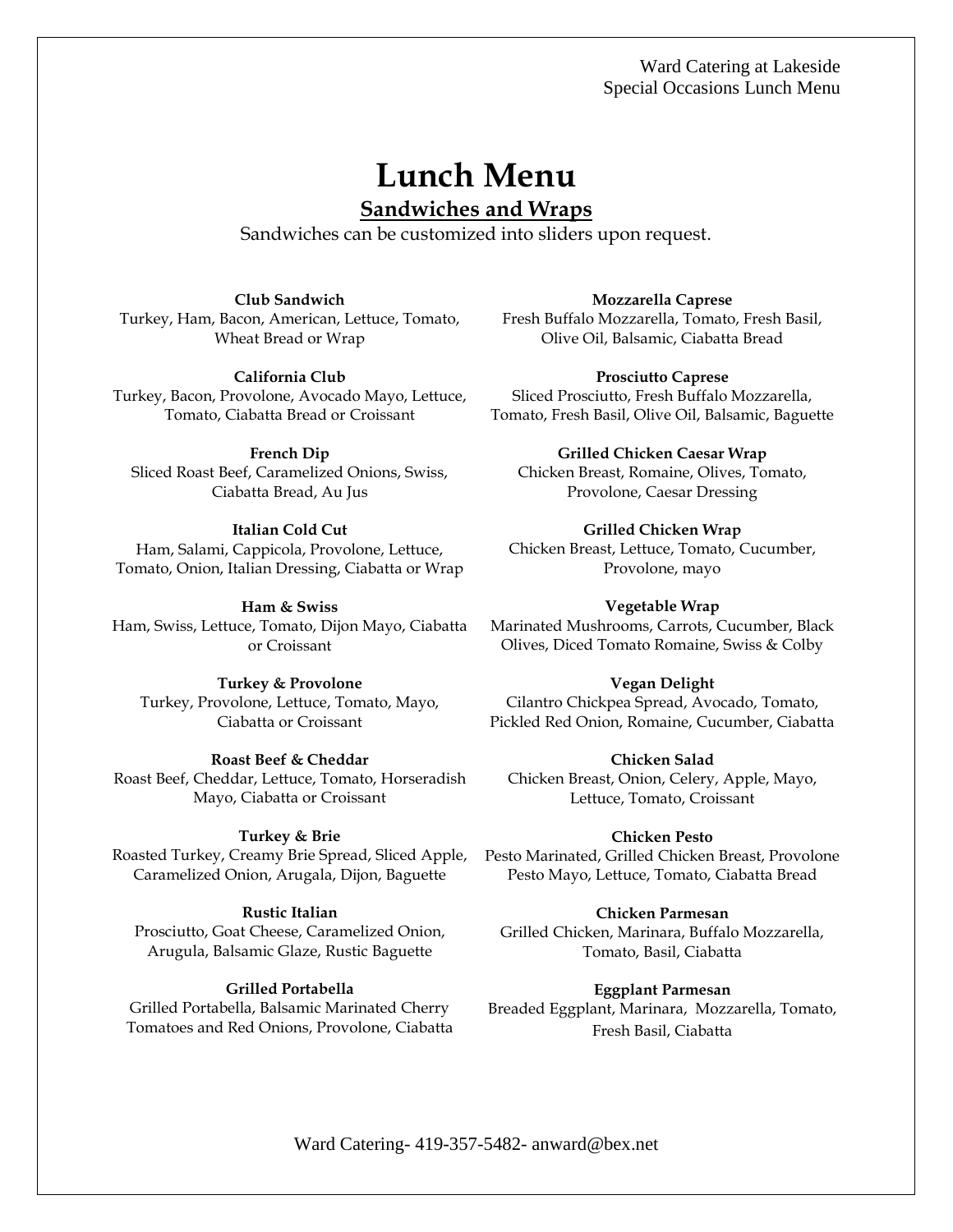# **Lunch Menu Salads**

### **Mixed Greens Salad**

Mixed Greens, Carrots, Cucumber, Tomato, Choice of Dressing **Dressing Choices** Ranch, French, Italian, Caesar, Raspberry Vinaigrette, Blue Cheese, Balsamic Vinaigrette

#### **Pecan Salad**

Romaine, Candied Pecans, Dried Cranberries, Oranges, Blue Cheese Balsamic Vinaigrette

#### **Walnut & Goat Cheese Salad**

Romaine and Spring Mix, Candied Walnuts, Goat Cheese, Cranberries, Bacon, Apple Cider Vinaigrette

#### **Caesar Salad**

Romaine, Caesar Dressing, Parmesan Cheese, Black Olives, Tomatoes, Croutons

#### **Spinach Salad**

Baby Spinach, Romaine, Dried Cranberries, Almonds, Oranges, Raspberry Vinaigrette

#### **Wedge Salad**

Layered Wedges of Iceberg, Tomatoes, Bacon, Red Onion, Crumbled Blue Cheese, French

#### **Greek Salad**

Mixed Greens, Feta Cheese, Red Onion, Black Olive, Cucumber, Artichokes, Grape Tomato, Lemon Vinaigrette

#### **Asian Salad**

Napa Cabbage, Red Cabbage, Green Onions, Shredded Carrots, Chinese Noodles, Mandarin Oranges, Asian Dressing

#### **Antipasto Salad**

Mixed Greens, Ham, Salami, Provolone, Olives, Tomatoes, Artichokes, Italian Dressing

#### **Layered Cobb Salad**

Mixed Greens, Diced Chicken, Bacon, Egg, Tomato, Olives, Blue Cheese, Cheddar, Avocado Ranch

> **Proteins** Add Chicken- 3 Add Salmon- 6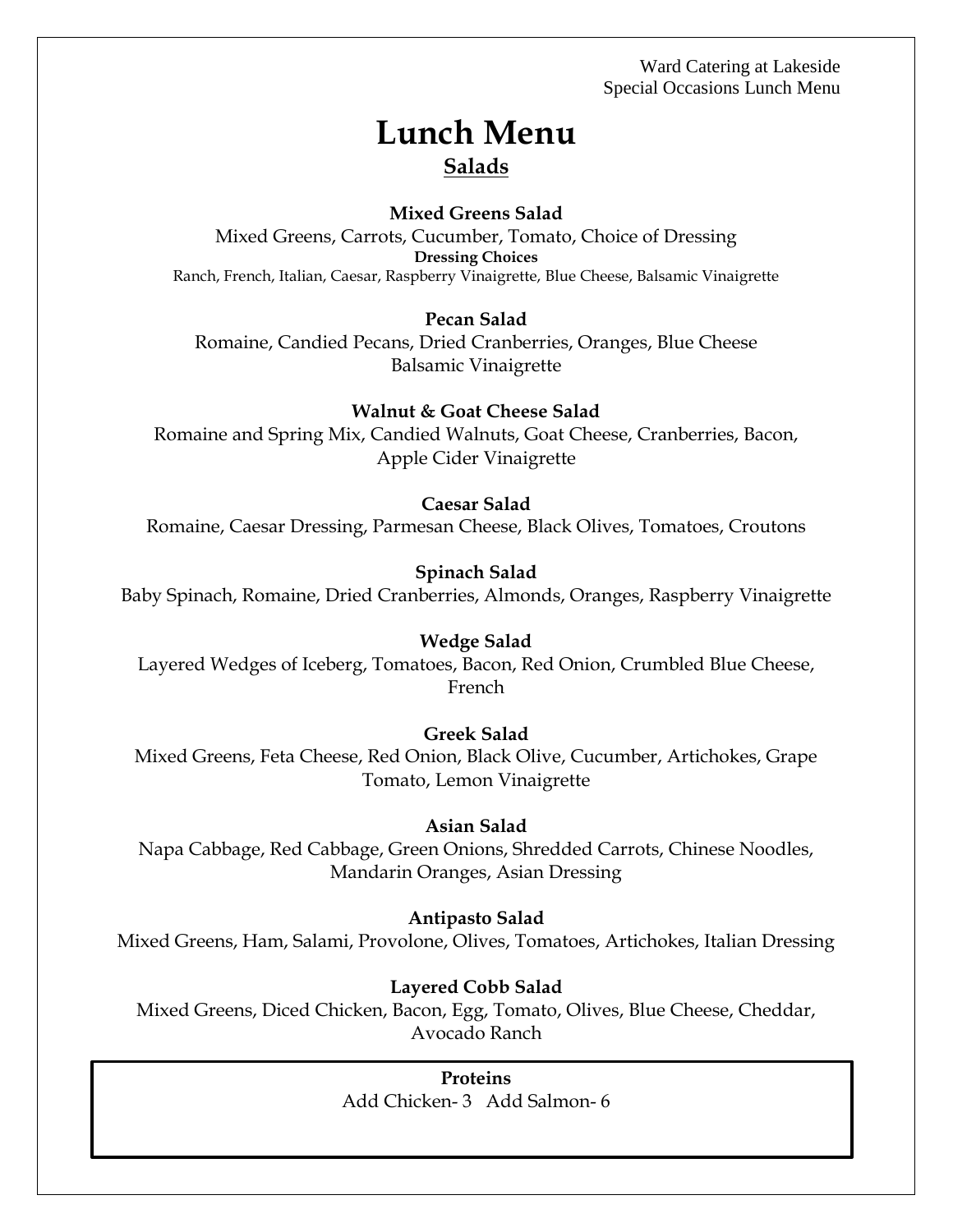# **Specialty Salads**

### **Grilled Shrimp Cobb Salad**

Grilled Shrimp, Romaine, Egg, Bacon, Tomato, Homemade Buttermilk Dressing

#### **Harvest Salad**

Kale and Spinach, Roasted Butternut Squash, Toasted Walnuts, Roasted Pumpkin Seeds, Candied Bacon, Goat Cheese, Pomegranate Seeds, Maple Vinaigrette

#### **Grilled Steak Salad**

Sliced Flank Steak, Mixed Greens, Diced Tomato, Corn, Onion, Queso Fresco Cheese, Scallion Ranch

#### **Portabella Mushroom Salad**

Grilled Portabella Steak, Spring Mix and Romaine, Grape Tomatoes, Pickled Red Onion, Cucumbers, Lemon Vinaigrette

#### **Pecan Chicken Salad**

Romaine, Candied Pecans, Dried Cranberries, Oranges, Chicken, Blue Cheese (optional) Balsamic Vinaigrette

#### **Chopped Salad**

Diced Chicken, Mixed Greens, Cucumber, Tomato, Red Onion, Corn, Crumbled Bacon, Cheddar, Ranch

### **Grilled Salmon Salad**

Grilled Salmon, Spring Mix, Tomatoes, Pickled Red Onions, Cucumbers, Avocado, Citrus Vinaigrette

## **Salads can be displayed traditionally, as individual shooter cups or can be deconstructed as a salad bar- additional charges may apply**

### **Homemade Soups**

Minestrone, Roasted Tomato Basil, Vegetable, Lemon Chicken Orzo, Chicken Noodle, Chicken Tortilla, Italian Wedding, Spinach Egg Drop, Tuscan, Baked Potato, Corn Chowder, Clam Chowder, Butternut Squash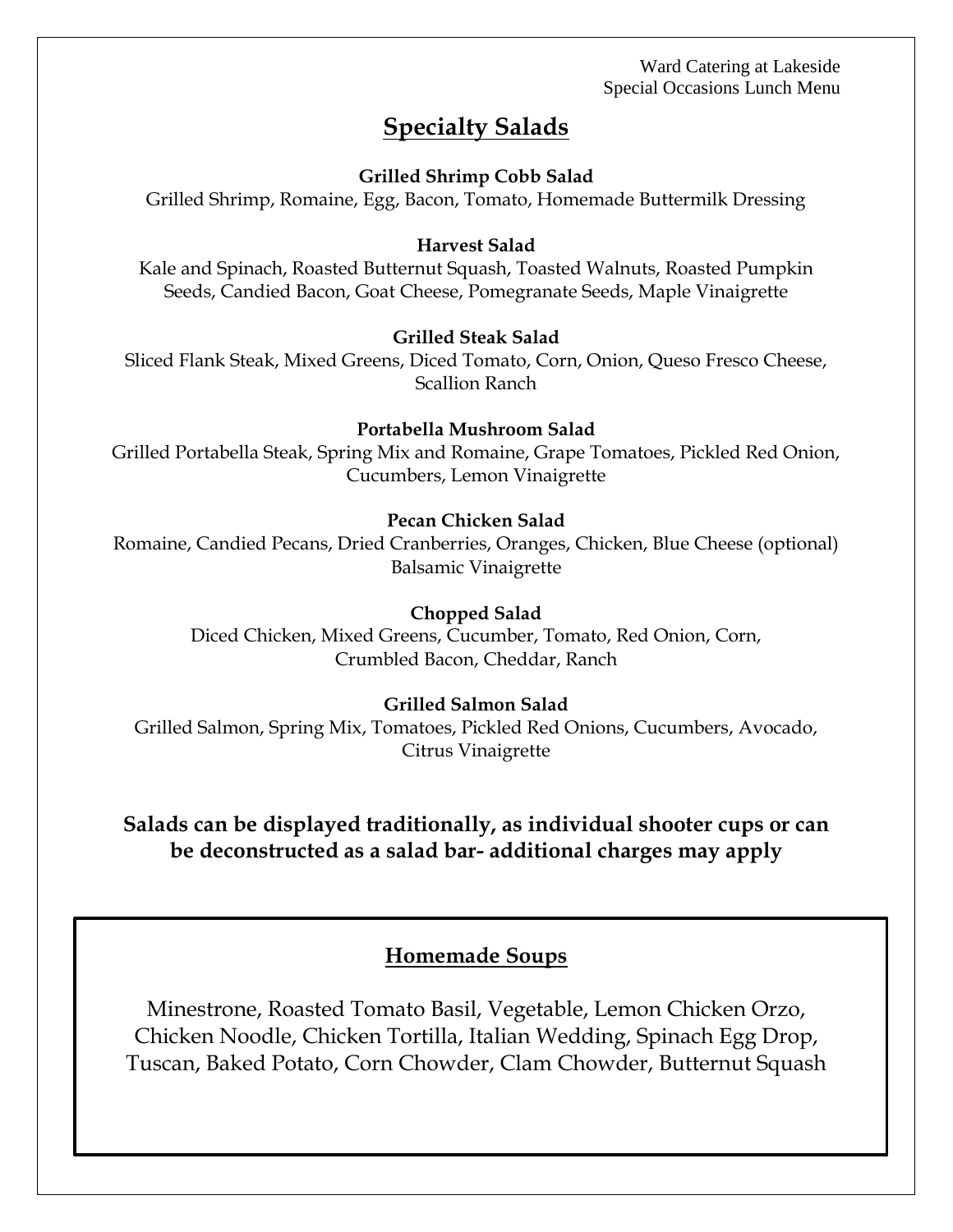# **Lunch Specialty Plates**

### **Kabobs**

Choice of a Grilled Chicken or Beef Kabob, Grilled Vegetable Kabob, Rice Pilaf, and Choice of Sauce: Teriyaki, Soy Ginger, Maple Bourbon, or Cilantro Lime

### **Parmesan Crusted Chicken**

Parmesan Breaded Chicken Breast, Mornay Sauce, Roasted Fingerling Potatoes, Charred Green Beans and Cherry Tomatoes

### **Steak Pizzaiola**

Sliced Ribeye topped with Fresh Garlic, Basil, Oregano, & Tomatoes; Pappardelle with Pomodoro Sauce, Broccolini

### **Pan Seared Salmon**

Seared Salmon, Acini Di Pepe Pasta with and Julienne Carrots, Parsley-Caper Vinaigrette, Blistered Cherry Tomatoes, Asparagus

### **New Orleans Tilapia**

Seared Tilapia topped with Shrimp and Cajun Cream Sauce; Wild Rice; Asparagus

### **Orange Chicken**

Tempura Battered Chicken tossed in an Orange Chili Glaze, Steamed Broccoli and Carrots, Jazmine Rice

### **Coconut Curry Shrimp**

Sautéed Shrimp, Coconut Curry Sauce, Jasmine Rice, Bok Choy and Broccoli

### **Enchilada**

Choice of Chicken or Pork wrapped in a Tortilla with Cheese and Green Chilies, Red or Green Enchilada Sauce, Yellow Rice, Corn, Black Beans, Sour Ceam

### **Verde Chicken**

Seared Chicken Breast topped with Green Chili Sauce, Tomatoes and Mexican Cheese, Spanish Rice and Corn

### **Vegetarian Lasagna Rollatini**

Summer Vegetables rolled up in Ricotta and Lasagna Noodles, topped with A White Cream Sauce, Asparagus, Cheesy Garlic Bread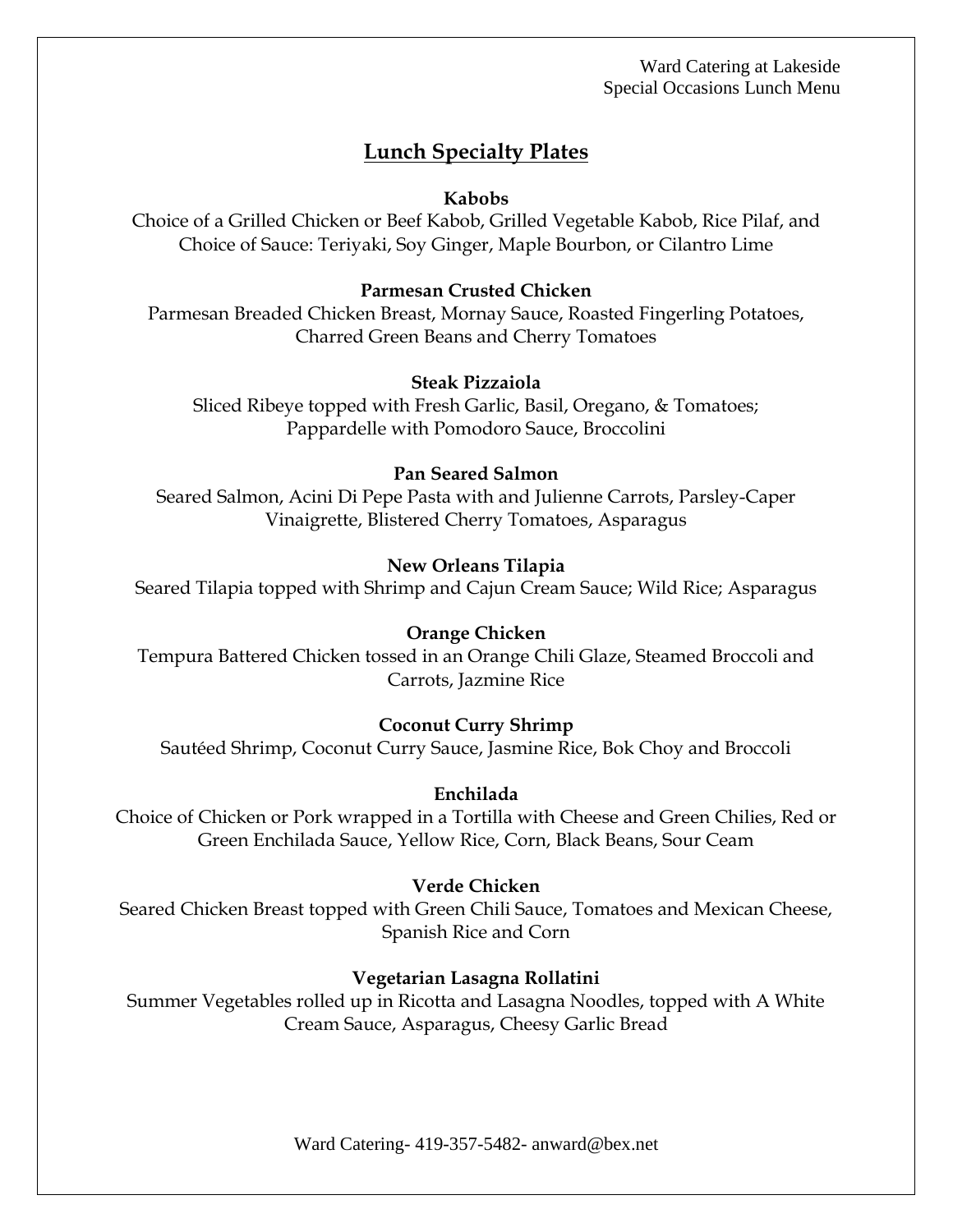**Seafood Cannelloni**

Pasta stuffed with Shrimp, Crab, and Ricotta, Blush Alfredo Sauce, Zucchini, Red Peppers & Onions

#### **Portabella Pesto**

Grilled Portabella Mushrooms, Bowtie Pasta tossed in Homemade Herb Pesto, Blistered Cherry Tomatoes, Asparagus

#### **Salmon Cakes**

Homemade Salmon Cakes with Lemon Dill Sauce, Herb Risotto, Spring Peas

#### **New England Boil**

Corned Beef, Fried Cabbage, Roasted Carrots, New Red Skin Potatoes

### **Lunch Displays & Extras**

#### **Displays**

**Heirloom Tomatoes & Burrata** Heirloom Tomatoes, Fresh Burrata, Herb Olive Oil, Balsamic Reduction,

Toasted Homemade Breads

#### **Seasonal Vegetables and Fruit with Dip**

(hummus, dill, or scallion ranch)

#### **Charcuterie Board**

Cured Meats, Domestic & Imported Cheeses, Marinated Vegetables and Olives, Fruits, Candied Nuts, Jams, Spreads, Crackers and Breads

> **Domestic Cheese and Crackers** Cubed Domestic Cheeses, Grapes, Crackers

#### **Brie with honey, Cranberries, & Almonds**

Wedges of Creamy Brie, Cranberries, and Almonds covered with Honey, Crackers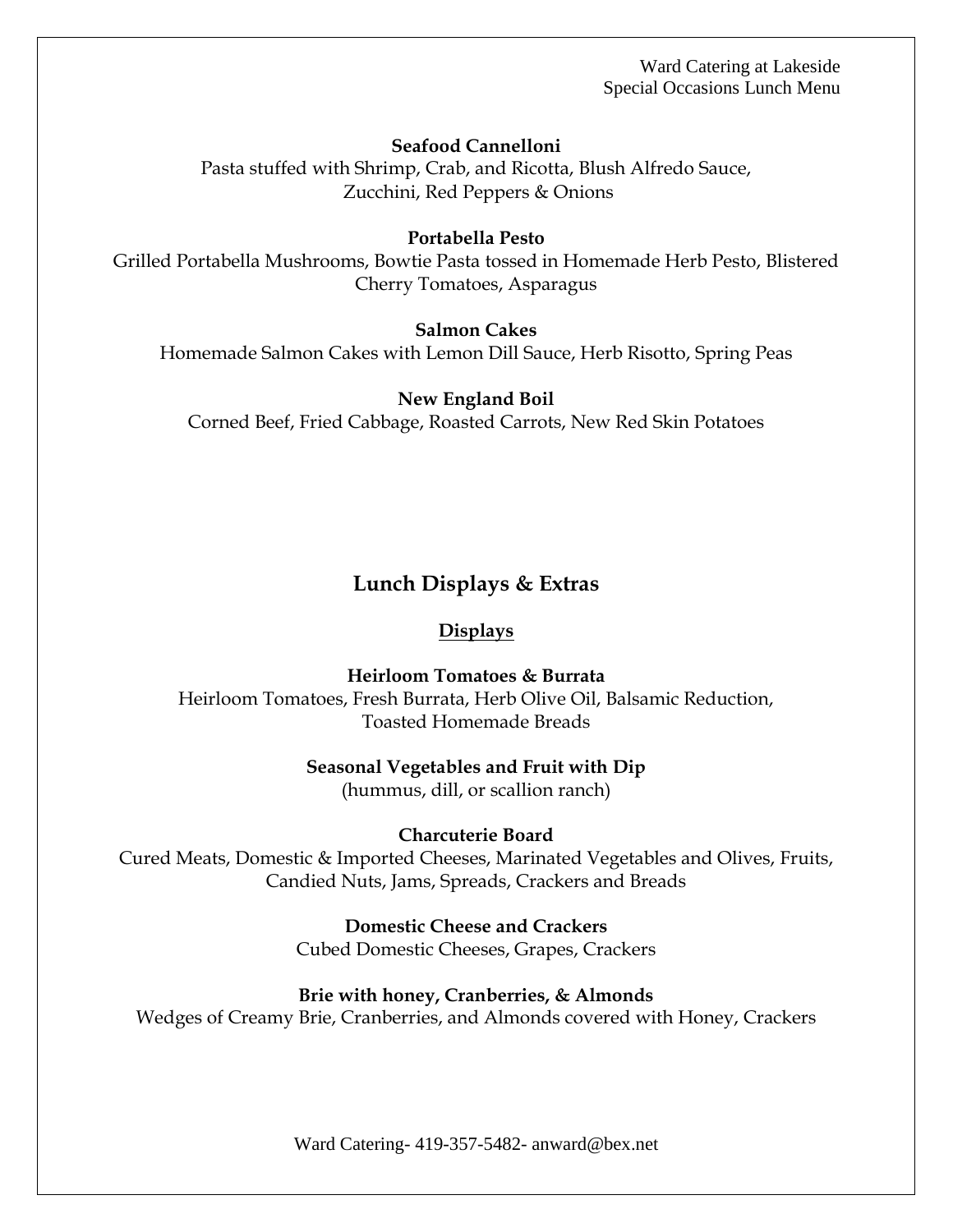### **Extras**

**Crudité Cups**

Fresh seasonal vegetables with humus, scallion ranch, or dill dip

**Mozzarella Caprese Bites or Salad** Buffalo Mozzarella, Cherry Tomatoes, Basil, Olive Oil, Balsamic

**Tortellini Pasta Salad** Cheese Tortellini, Olives, Artichokes, Red Peppers, Red Onion, Sweet Italian

**Italian Pasta Salad** Pasta, Salami, Cheese, Red Pepper, Black Olives, Garlic, Italian

### **Chicken Salad Puff Pastries**

Homemade Mini Pastry Puffs filled with Chicken Salad

### **Antipasto Skewer**

Salami, Cheese, Artichokes, Olives, Tomatoes, Tortellini

### **7 layer Cups**

Refried Beans, Green Onion, Black Olives, Seasoned Sour Cream, Tomatoes, Cheddar, Cilantro, Tortilla Chips

### **Bacon Wrapped Shrimp**

Shrimp Wrapped in Applewood Bacon with Creole Aioli

### **Mini Shrimp Po'Boy**

Lightly Breaded Shrimp, Green Onion Remoulade, Toasted Mini Coney Bun

**Mini Lobster Roll** Lobster Meat, Mayo, Lemon, Herbs, Toasted Mini Coney Bun

**Arancini** Breaded Italian Rice Ball stuffed with Mozzarella Cheese, Marinar**a**

### **Prosciutto Wrapped Melon**

Melon Wrapped in Sliced Prosciutto, Arugula with lemon Vinaigrette, Balsamic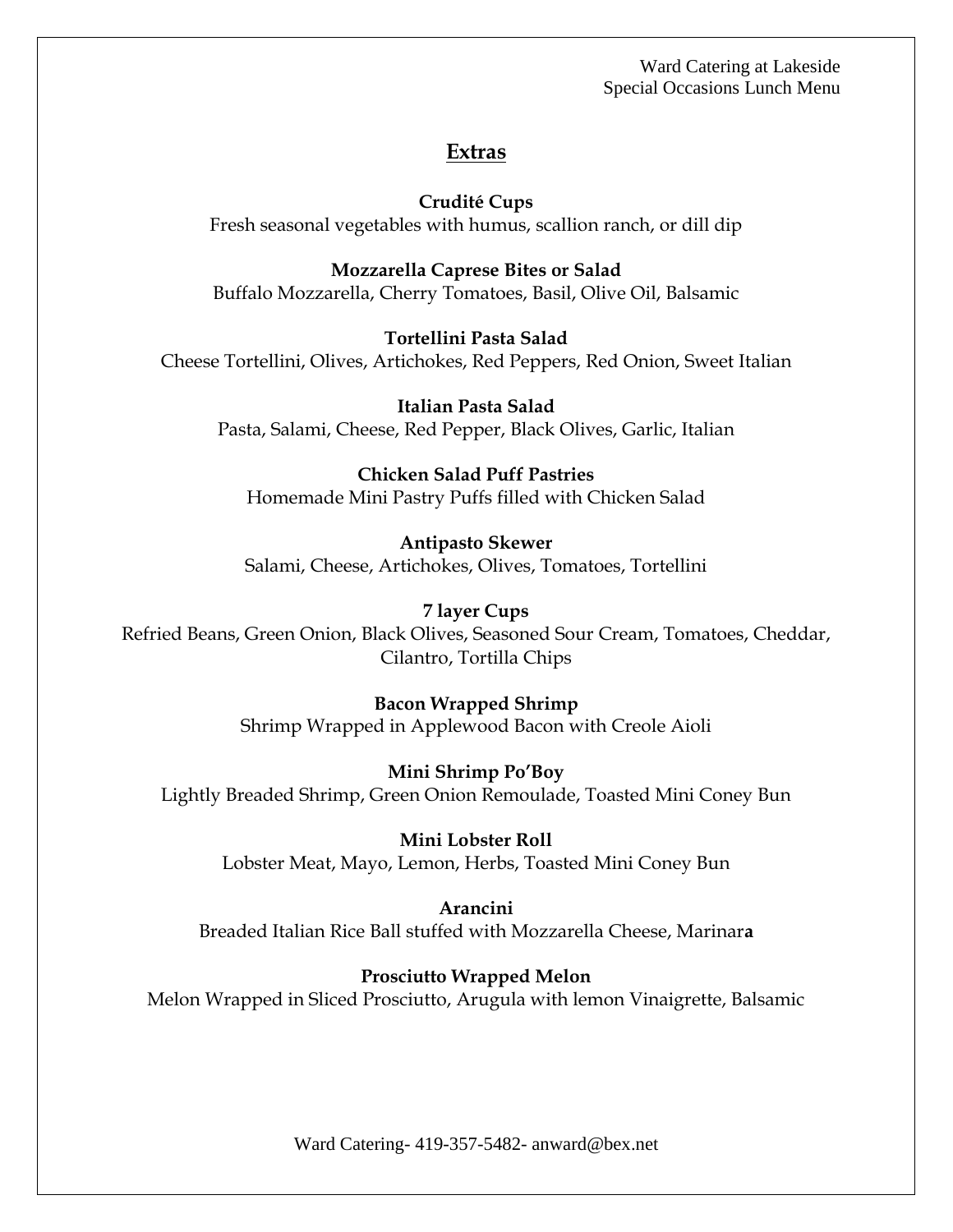# **Strolling Stations**

**Salad & Baked Potato Bar- \$14.95**

(Pick your salad and pick your dressings)

**Potato Toppings**

Sour Cream, Butter, Cheese Sauce, Broccoli, Bacon, Chives, Salsa

#### **\*Mixed Green Salad Toppings**

Olives, Shredded Cheese, Diced Ham, Diced Chicken, Egg, Cucumbers, Tomatoes, Nuts, Onions **\*Caesar Salad Toppings**

Olives, Tomatoes, Egg, Diced Chicken, Parmesan Cheese, Croutons

#### **Pick 2 Dressings**

Ranch, Italian, French, Balsamic Vinaigrette, Raspberry Vinaigrette, Caesar, Blue Cheese

> **Hot Slider Bar- \$14.95 (pick 2) Pulled Pork**

Pickled Red Onions, Banana Peppers, Vinegar Slaw, BBQ Sauce, Brown Mustard, Onion Straws

#### **Beef Patties**

Lettuce, Tomato, Raw Onion, Caramelized Onion, Cheese, Ketchup, Mustard, Mayo, Pickle Chips

#### **Pulled Chicken**

Crumbled Blue Cheese, Wing Sauce, BBQ Sauce, Banana Peppers, Pickle Chips

#### **Meatballs**

Pick 1-Sweet Chili lime, BBQ, Bourbon, Marinara

### **(Add Fried Pickle Chips to the Slider Bar \$2.00)**

### **Gourmet Mac & Cheese Bar- \$22.95**

### **Traditional, White Cheddar, and Lobster Mac & Cheese**

**Toppings**: Broccoli, Spring Peas, Tomatoes, Green Onions, Bacon, Pepperoni, Diced Ham, Chorizo, Gorgonzola, Parmesan, Crispy Onions, Banana Peppers, Parmesan Bread Crumbs

**(\$Add Sliced Chicken, Baby Shrimp or Shredded Pork)**  $\begin{bmatrix} 7 \end{bmatrix}$ 

**Taco Bar- \$18.95**

(add \$1.25 for additional proteins or Extras)

**Protein (pick 2)** Seasoned Beef, Shredded Chicken, Pulled Pork, Grilled Chicken, Grilled Portabella Mushrooms, \$Grilled Steak, or \$Sautéed Shrimp

#### **Includes**

Flour Tortilla, Tortilla Chips, Sour Cream, Lettuce, Tomato, Cheese, Salsa, Banana Peppers, Cheese Sauce

### **Extras (pick 2)**

Spanish Rice, Yellow Rice, Cilantro Lime Rice, Refried Beans, Black Beans, Roasted Corn, Corn Salsa, Corn Bread, Peppers & Onions, Guacamole, White Queso, Pico De Gallo, Pickled Cabbage, Avocado Sauce, Salsa Verde, Chipotle Sauce, Siracha, \$ Street Corn

#### **Cold Slider Bar- \$14.95 (pick 1) Traditional**

**Turkey, Ham, Salami, Roast Beef**

Lettuce, Tomato, Raw Onion, Pickles, Swiss Cheese, Cheddar Cheese, Mustard, Mayo, Horseradish Aioli

**Italian**

**Ham, Pepperoni, Cappicola, Salami**  Lettuce, Tomato, Raw Onion, Banana Peppers, Provolone, Mozzarella, Italian Seasoning, EVO & Vinegar, Italian Dressing, Garlic Aioli

### **Rustic (\$2)**

### **Prosciutto, Ham, Salami, Turkey**

Spinach, Arugula, Tomato, Sliced Melon, Buffalo Mozzarella, Onion Jam, Apricot Jam, Pesto, Bruschetta, Goat Cheese Whip, Dijon

### **Pretzel Bar- \$8.95 Soft Pretzels & Pick 3-5 Dips**

**Savory Dips**:

Cheese Sauce, Spicy Nacho Cheese, Cream Cheese, Siracha, Beer Cheese, Brown Mustard, Honey Mustard, BBQ, Marinara, Bacon Ranch Sauce

#### **Sweet Dips**

Caramel Sauce, Chocolate Sauce, Chocolate Hazelnut Dip, Peanut Butter Marshmallow Cream, Cinnamon Cream Cheese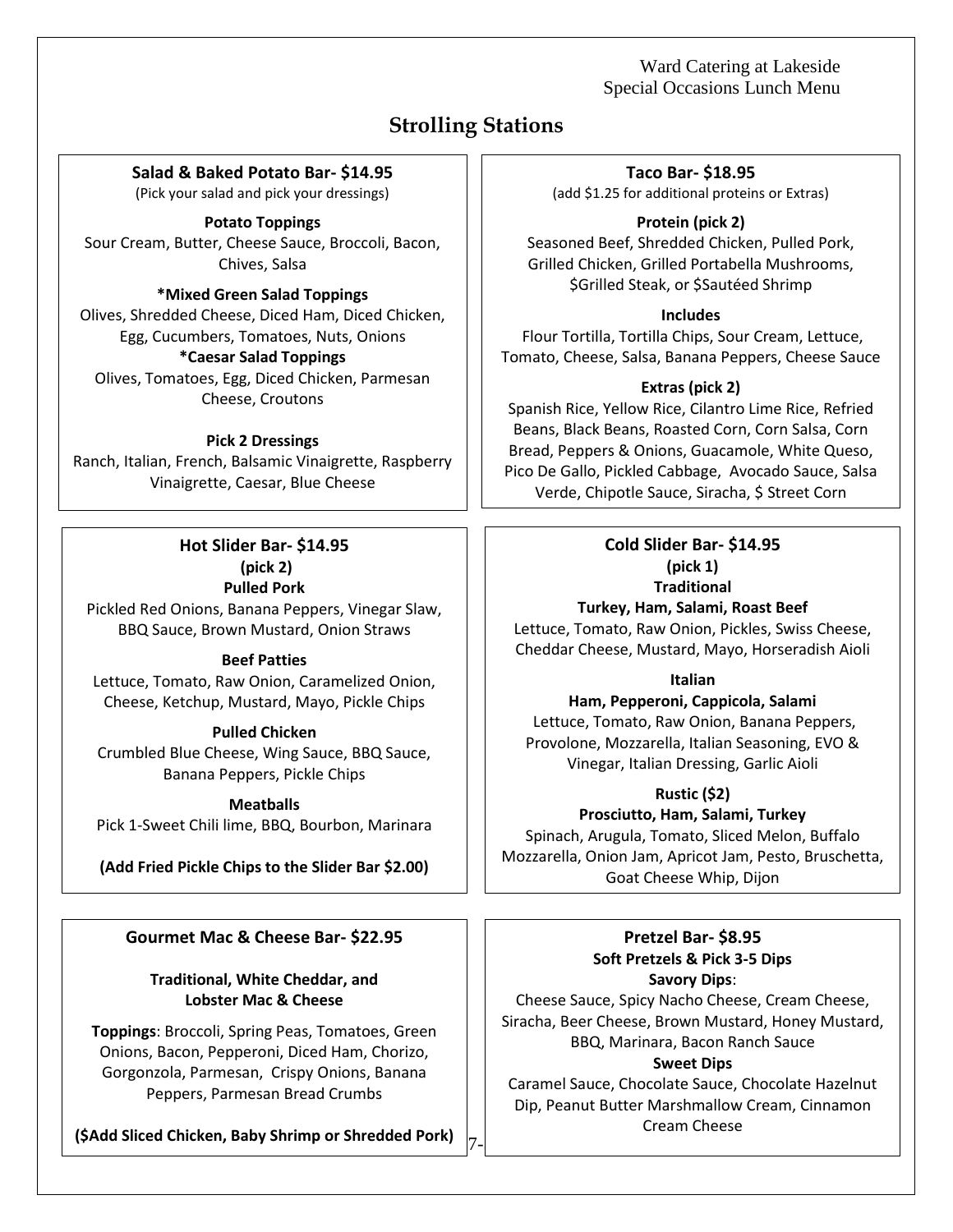# Lunch/Dinner Beverages

### **Coffee and Tea Station- 3**

regular and decaf coffee, hot water, assorted teas, assorted sugars and creamer

### **Premium Coffee and Tea Station- 6**

regular and decaf coffee, choice of flavored coffee or hot chocolate, hot water, assorted teas, flavored syrups, assorted sugars and creamers, whipped cream, chocolate and caramel

### **Hot Chocolate Station- 3**

hot chocolate, marshmallows, sprinkles, chocolate chips, flavored syrups, chocolate hazelnut sticks(\$), whipped cream, chocolate and caramel

### **Infused Water Station- 2**

strawberry basil, citrus, cucumber, or raspberry mint

### **Juice Bar- 5**

(pick 3 juices) orange juice, apple juice, apple cider, cranberry juice, grapefruit juice, grape juice, mixed berry juice, sparkling juice, fruit garnish

### **Individual Beverages**

lemonade- 1, iced tea- 1, sweet tea- 2, bottled water- 1, sparkling water- 2, canned beverages- 2,

### **Mock-tail and Bar station available upon request**

### **Groups of 15 or more**

\$15 Pick 3- Mix and Match Sandwich, Salad, and/or Soup (\$ Upcharge for Specialty Salads)

\$20 Choose a Lunch Specialty Plate and Salad or Soup

\$25 Pick 5- Mix and Match any Sandwich, Salad, Soup, Lunch Extra or Display

Want to customize your own brunch menu to fit your party? Need more? Need Less? Tell us what you want and we can send you a quote.

**\*\*If Lunch is being packaged for a delivery or your group is smaller than 15, some items may be modified.**